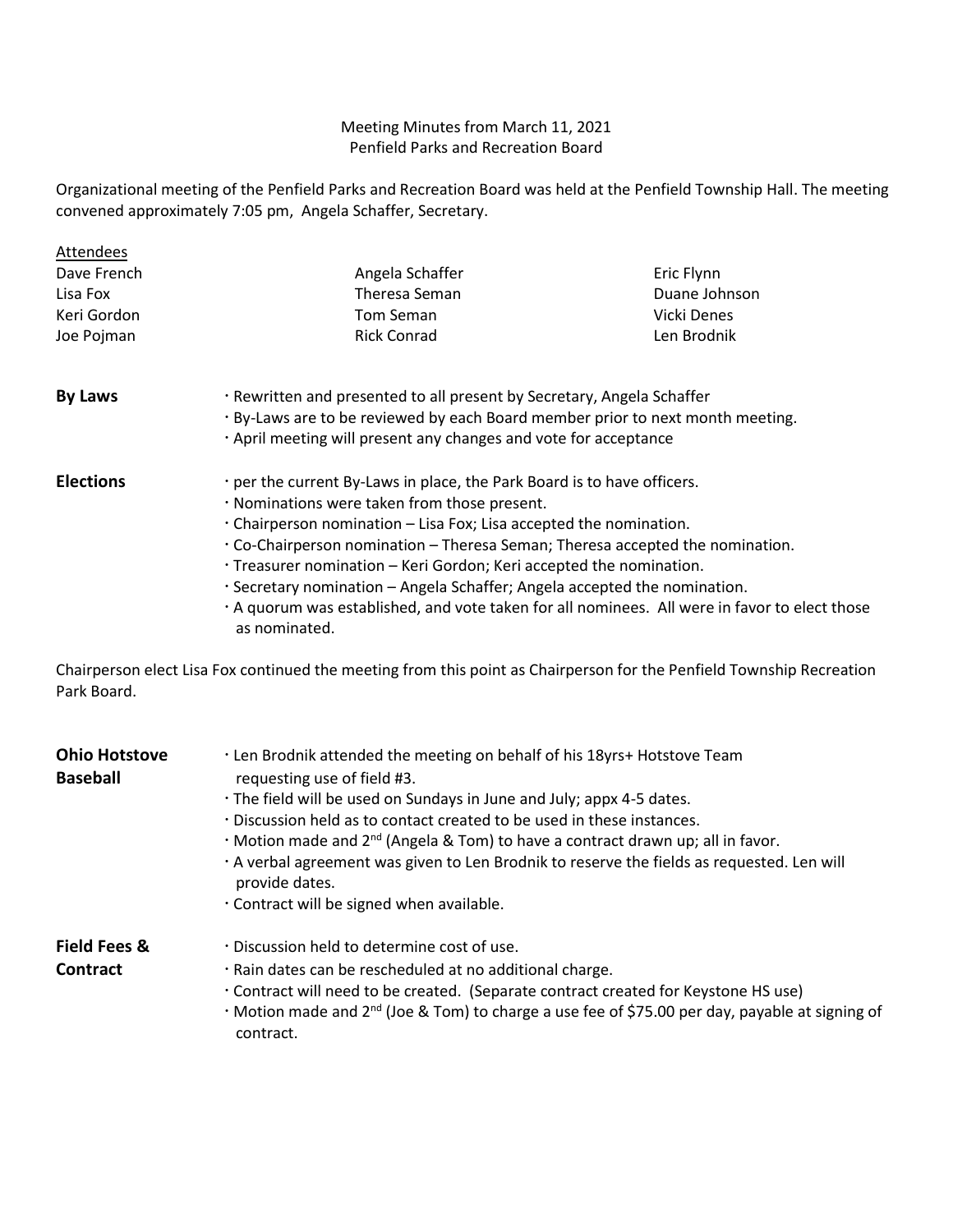- Treasurer's Report **Financial information provided by Vicki Denes, Penfield Township Fiscal Officer** 
	- Farmers Savings Bank balance \$8,275.69
	- Huntington Bank balance \$2,623.28
	- Treasurer elect Kari Gordon will take over financials

## **Park Update: OLD BUSINESS:**

| Fundraising | . Annual Easter Brunch will not take place this year. Plan for brunch in May<br>Can be held in the building with food line spacing individuals 6' apart.<br>Buffet table set up with servers<br>$\qquad \qquad -$<br>10 persons per table<br>· Keri contacted Lorain County Health Dept regarding covid regulations for outdoor events.<br>Waiting a response                                       |  |  |
|-------------|-----------------------------------------------------------------------------------------------------------------------------------------------------------------------------------------------------------------------------------------------------------------------------------------------------------------------------------------------------------------------------------------------------|--|--|
|             |                                                                                                                                                                                                                                                                                                                                                                                                     |  |  |
|             | · Suggestion made to have food trucks available at the outdoor events.<br>% of sales and / or % of sales and spot fee can be charged<br>Food tickets can be sold by Board to be used to purchase food at the trucks. At the<br>end of the day, the vendor is paid per number of tickets turned in to Board.<br>Suggest 5 or less food truck at an event.                                            |  |  |
|             | · Craft Show - discussion had and decision made to host Craft Show May 1 2021<br>Theresa and Joe to coordinate<br>Food trucks will be contacted to be available in the parking lot.<br>Motion made and 2 <sup>nd</sup> (Tom, Theresa) to hold event, all in favor.<br>Trustee meeting will be attended to ask Trustees/Township for use of Hall at no cost<br>$\overline{\phantom{a}}$<br>to Board. |  |  |
| Disc Golf   | · Keri contacted vendor concerning purchase of discs for "give-aways". Waiting response.<br>· Bill Vaugh (park layout coordinator)(contacted by Keri) is working on blue print for 9 hole<br>course.<br>· Bill submitting grant on behalf of Penfield Twp park for funding to purchase additional baskets.                                                                                          |  |  |
| Nopec Grant | · Funds must be designated by June 30th<br>· Vicki to help Keri with paperwork required by Nopec.<br>· Board to present ideas as to how to use the money at next board meeting.                                                                                                                                                                                                                     |  |  |